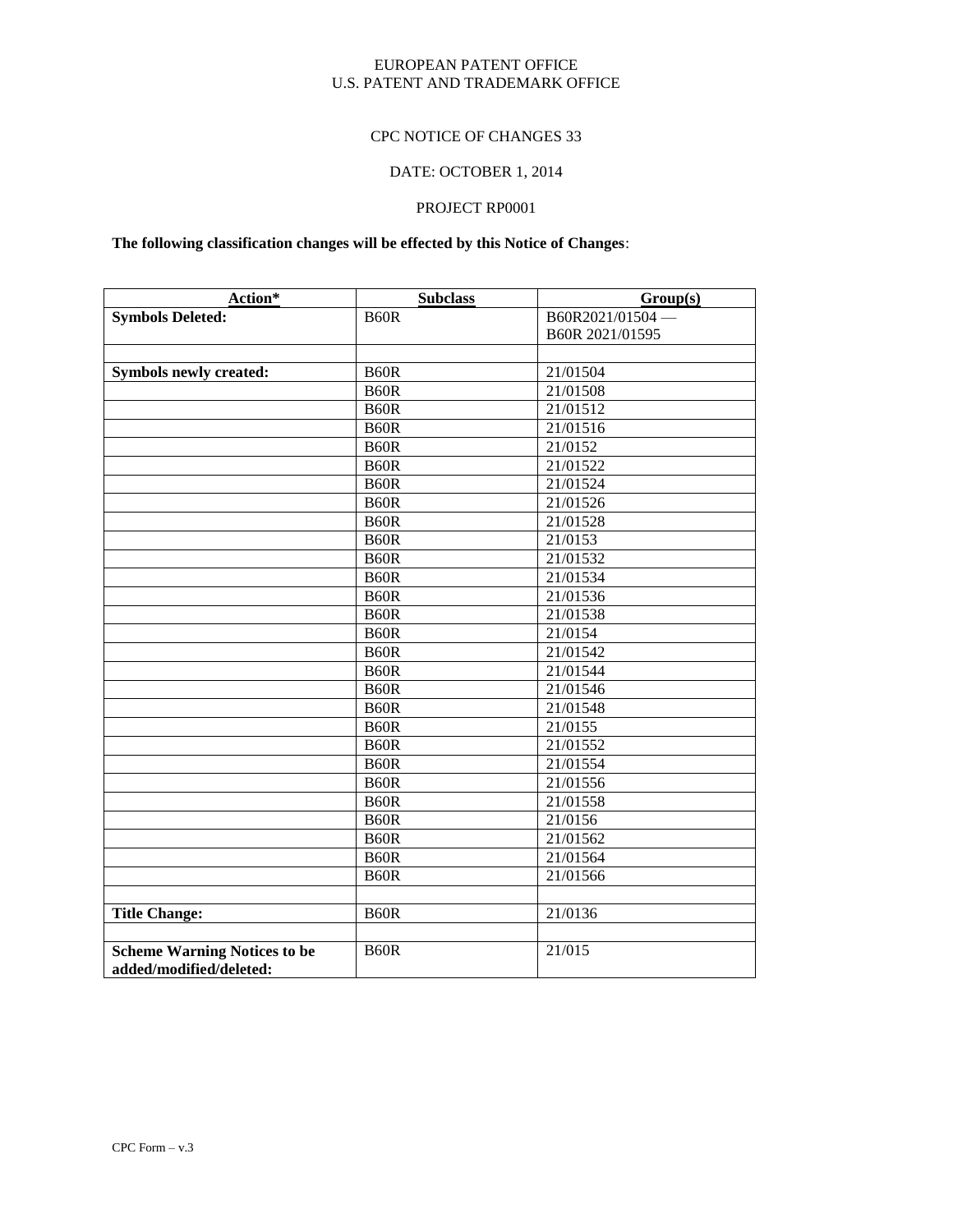#### DATE: OCTOBER 1, 2014

#### PROJECT RP0001

#### **This order includes the following** *[Check the ones included]:*

- 1. CLASSIFICATION SCHEME CHANGES
	- $\boxtimes$  A. New, Deleted, and Modified group(s)
	- $\boxtimes$  B. New, Deleted, and Modified Warning Notice(s)
	- C. New, Deleted, and Modified Note(s)

## 2. DEFINITIONS

- $\boxtimes$  A. New Definitions
- B. Deleted and Modified Definitions
- 3.  $\boxtimes$  REVISION CONCORDANCE LIST (RCL)
- 4.  $\boxtimes$  CHANGES TO THE CPC-TO-IPC CONCORDANCE LIST (CICL)
- 5.  $\boxtimes$  CROSS-REFERENCE LIST (CRL)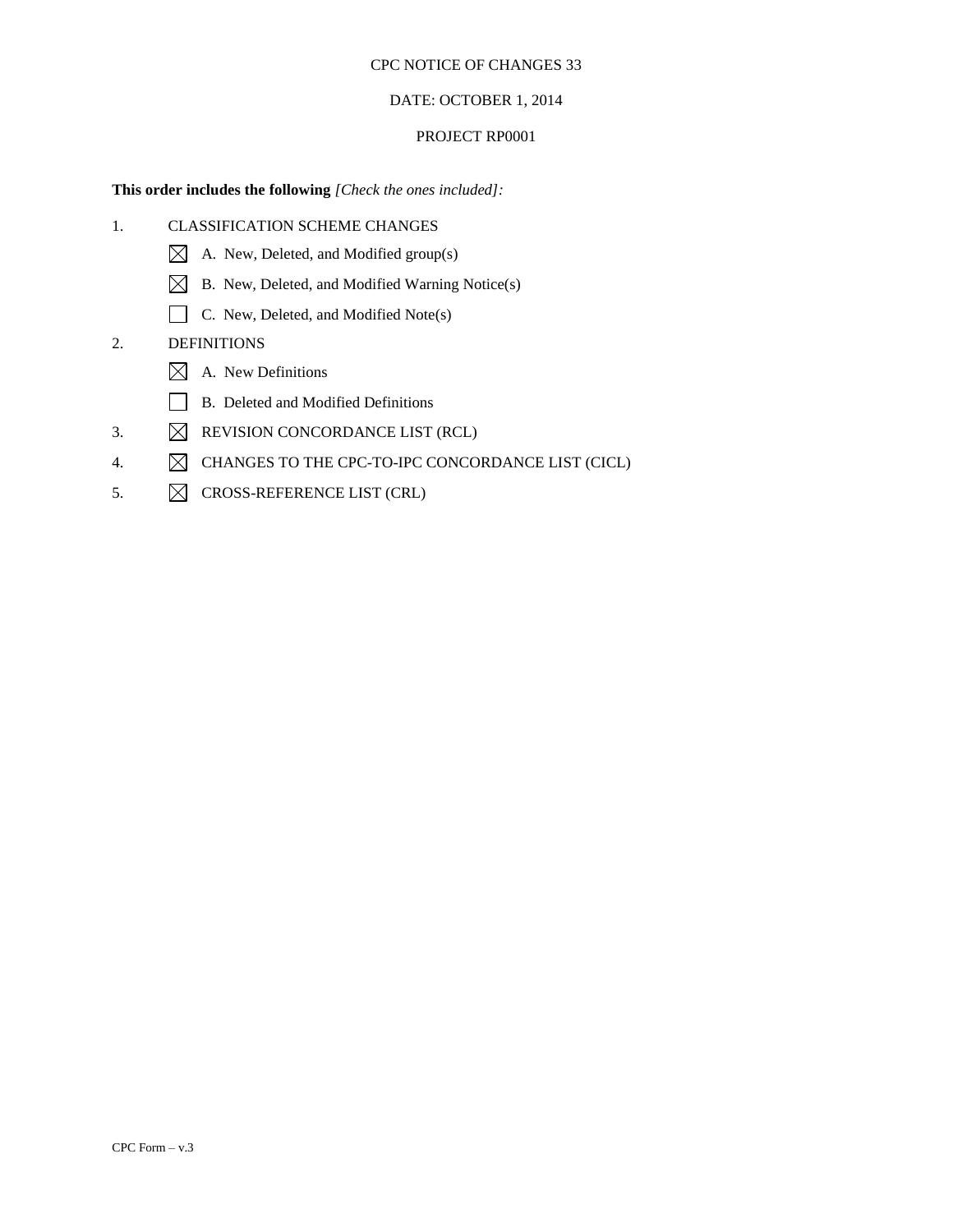#### DATE: OCTOBER 1, 2014

#### PROJECT RP0001

## 1. CLASSIFICATION SCHEME CHANGES

A. New, Modified or Deleted Group(s)

#### **SUBCLASS B60R - VEHICLES, VEHICLE FITTINGS, OR VEHICLE PARTS, NOT OTHERWISE PROVIDED FOR**

| Type*          | <b>Symbol</b>   | <b>Indent Level</b> | <b>Title</b>                                         |
|----------------|-----------------|---------------------|------------------------------------------------------|
| D              | B60R2021/01504  |                     |                                                      |
| D              | B60R 2021/01508 |                     |                                                      |
| D              | B60R 2021/01512 |                     |                                                      |
| D              | B60R 2021/01516 |                     |                                                      |
| D              | B60R 2021/0152  |                     |                                                      |
| D              | B60R 2021/01525 |                     |                                                      |
| D              | B60R 2021/01529 |                     |                                                      |
| D              | B60R 2021/01533 |                     |                                                      |
| D              | B60R 2021/01537 |                     |                                                      |
| D              | B60R 2021/01541 |                     |                                                      |
| D              | B60R 2021/01545 |                     |                                                      |
| D              | B60R 2021/0155  |                     |                                                      |
| D              | B60R 2021/01554 |                     |                                                      |
| $\mathbf D$    | B60R 2021/01558 |                     |                                                      |
| D              | B60R 2021/01562 |                     |                                                      |
| D              | B60R 2021/01566 |                     |                                                      |
| D              | B60R 2021/0157  |                     |                                                      |
| D              | B60R 2021/01575 |                     |                                                      |
| D              | B60R 2021/01579 |                     |                                                      |
| D              | B60R 2021/01583 |                     |                                                      |
| D              | B60R 2021/01587 |                     |                                                      |
| D              | B60R 2021/01591 |                     |                                                      |
| $\mathbf D$    | B60R 2021/01595 |                     |                                                      |
| U              | B60R21/0134     | 3                   | responsive to imminent contact with an obstacle      |
|                |                 |                     | {,e.g. using radar systems}                          |
| $\mathbf{M}$   | B60R21/0136     | 3                   | responsive to actual contact with an obstacle {e.g.  |
|                |                 |                     | to vehicle deformation, bumper displacement or       |
|                |                 |                     | bumper velocity relative to the vehicle              |
|                |                 |                     | (monitoring crash strength in combination with       |
|                |                 |                     | passenger seat detection B60R21/01558)}              |
| $\mathbf C$    | B60R21/015      | $\overline{2}$      | including means for detecting the presence or        |
|                |                 |                     | position of passengers, passenger seats or child     |
|                |                 |                     | seats, {and the related safety parameters therefor,  |
|                |                 |                     | e.g. speed or timing of airbag inflation in relation |
|                |                 |                     | to occupant position or seat belt use}               |
| $\mathbf N$    | B60R21/01504    | 3                   | {detecting bag displacement}                         |
| $\overline{N}$ | B60R21/01508    | $\overline{3}$      | {detecting forces or pressure in bags or modules}    |
| $\overline{N}$ | B60R21/01512    | 3                   | {Passenger detection systems}                        |
| $\overline{N}$ | B60R21/01516    | $\overline{4}$      | using force or pressure sensing means}               |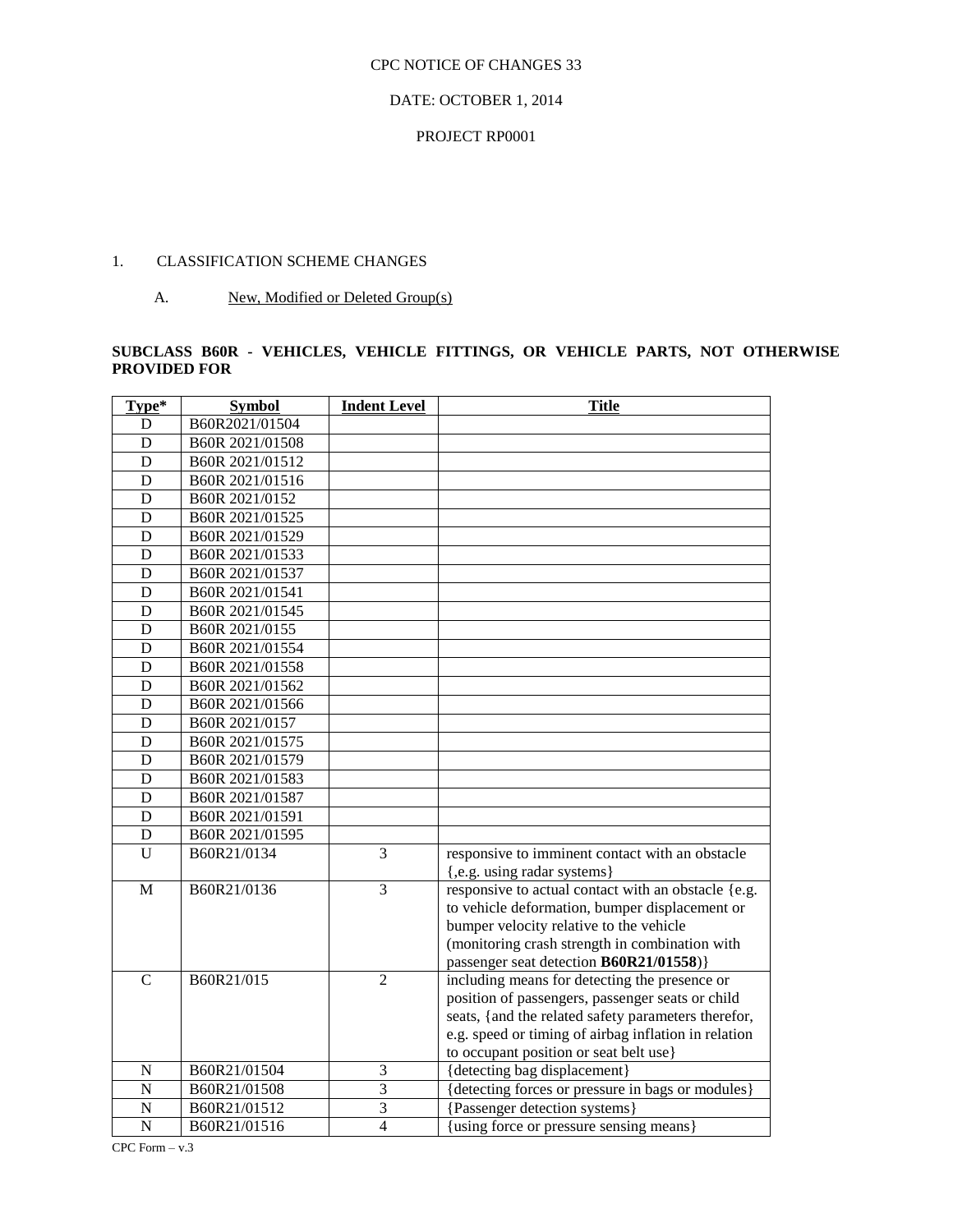## DATE: OCTOBER 1, 2014

#### PROJECT RP0001

| Type*          | <b>Symbol</b> | <b>Indent Level</b>      | <b>Title</b>                                      |
|----------------|---------------|--------------------------|---------------------------------------------------|
| N              | B60R21/0152   | 5                        | using strain gauges}                              |
| $\overline{N}$ | B60R21/01522  | 5                        | using fluid means}                                |
| N              | B60R21/01524  | 5                        | using electric switches}                          |
| $\mathbf N$    | B60R21/01526  | 5                        | using piezoelectric elements}                     |
| N              | B60R21/01528  | $\overline{4}$           | mounted on the bag}                               |
| $\mathbf N$    | B60R21/0153   | $\overline{4}$           | using field detection presence sensors}           |
| $\mathbf N$    | B60R21/01532  | 5                        | using electric or capacitive field sensors}       |
| $\overline{N}$ | B60R21/01534  | $\overline{5}$           | using electromagnetic waves, e.g. infrared}       |
| $\overline{N}$ | B60R21/01536  | $\overline{5}$           | using ultrasonic waves}                           |
| N              | B60R21/01538  | $\overline{5}$           | {for image processing, e.g. cameras or sensor     |
|                |               |                          | arrays }                                          |
| ${\bf N}$      | B60R21/0154   | 5                        | $\overline{\{in$ combination with seat heating}   |
| ${\bf N}$      | B60R21/01542  | $\overline{4}$           | {detecting passenger motion}                      |
| $\mathbf N$    | B60R21/01544  | $\overline{4}$           | {detecting seat belt parameters, e.g. length,     |
|                |               |                          | tension or height-adjustment}                     |
| N              | B60R21/01546  | 5                        | using belt buckle sensors}                        |
| $\mathbf N$    | B60R21/01548  | $\overline{5}$           | sensing the amount of belt winded on retractor}   |
| $\overline{N}$ | B60R21/0155   | 5                        | [sensing belt tension]                            |
| $\overline{N}$ | B60R21/01552  | $\overline{4}$           | {detecting position of specific human body parts, |
|                |               |                          | e.g. face, eyes or hands}                         |
| $\mathbf N$    | B60R21/01554  | 3                        | [Seat position sensors]                           |
| $\overline{N}$ | B60R21/01556  | 3                        | Child-seat detection systems }                    |
| $\mathbf N$    | B60R21/01558  | 3                        | monitoring crash strength}                        |
| $\mathbf N$    | B60R21/0156   | $\overline{\mathcal{L}}$ | {by deceleration}                                 |
| $\mathbf N$    | B60R21/01562  | 4                        | {by speed}                                        |
| N              | B60R21/01564  | $\mathfrak{Z}$           | {Manually or key-actuated inhibition switches}    |
| $\overline{N}$ | B60R21/01566  | $\overline{3}$           | {Devices for warning or indicating mode of        |
|                |               |                          | inhibition}                                       |

 $N =$  new entries (reclassification involved); C = entries with modified file scope (reclassification involved); M = entries with no change to the file scope (no reclassification);  $D =$  deleted entries;  $F =$  frozen/entries (deleted pending reclassification completion);  $U =$  entries that are unchanged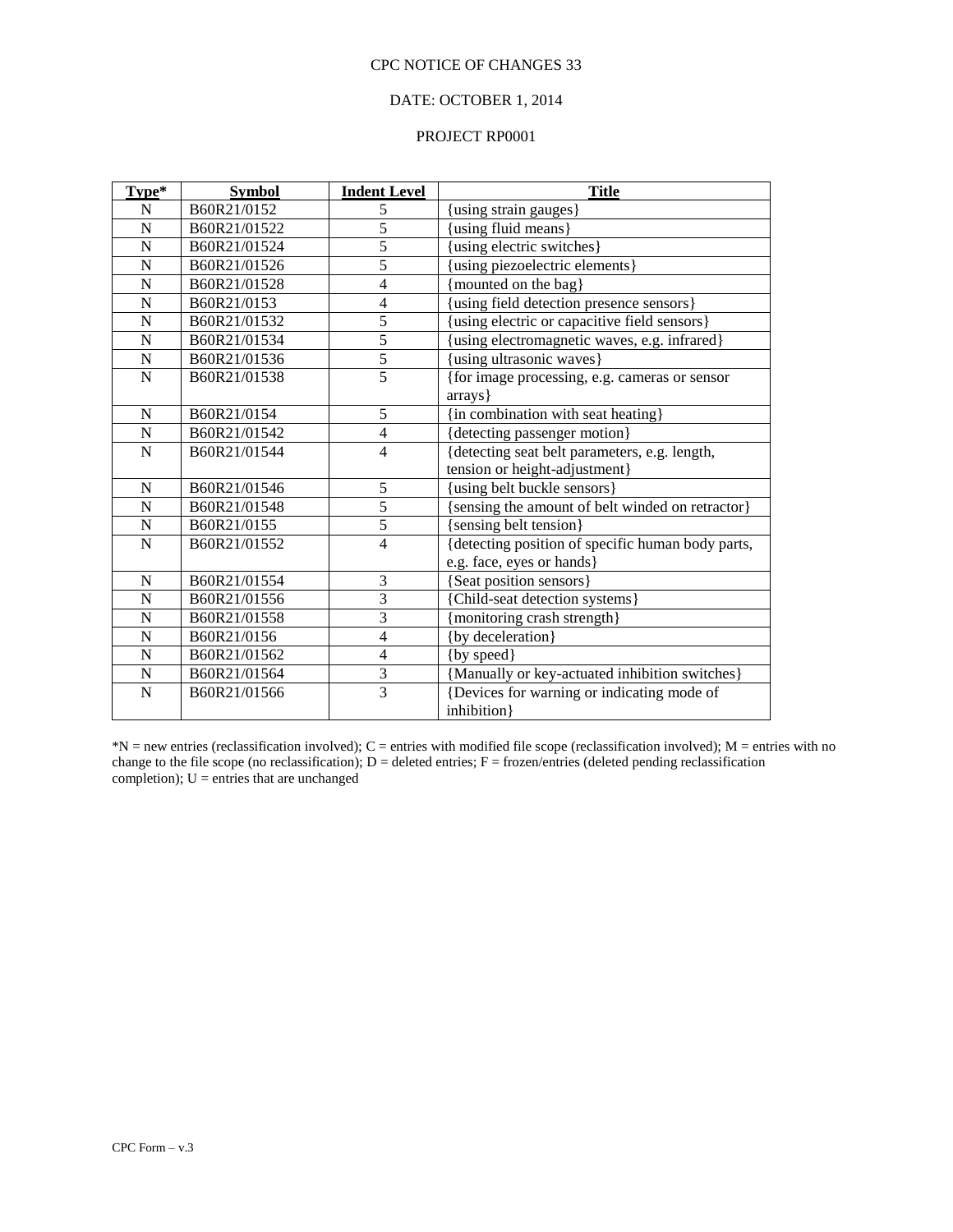#### DATE: OCTOBER 1, 2014

#### PROJECT RP0001

## B. New, Modified or Deleted Warning notice(s)

## **SUBCLASS B60R - VEHICLES, VEHICLE FITTINGS, OR VEHICLE PARTS, NOT OTHERWISE PROVIDED FOR**

| $Type*$ | Location   | <b>Old Warning notice</b> | <b>New/Modified Warning notice</b>                                                                                                                                                                                                             |
|---------|------------|---------------------------|------------------------------------------------------------------------------------------------------------------------------------------------------------------------------------------------------------------------------------------------|
| N       | B60R21/015 |                           | {Groups B60R21/01504-<br>B60R21/01566 are incomplete<br>pending reclassification of documents<br>from group $B60R21/015$ .<br>Until reclassification is complete,<br>group B60R21/015 should be<br>considered to perform a complete<br>search. |

 $N = new warning, M = modified warning, D = deleted warning$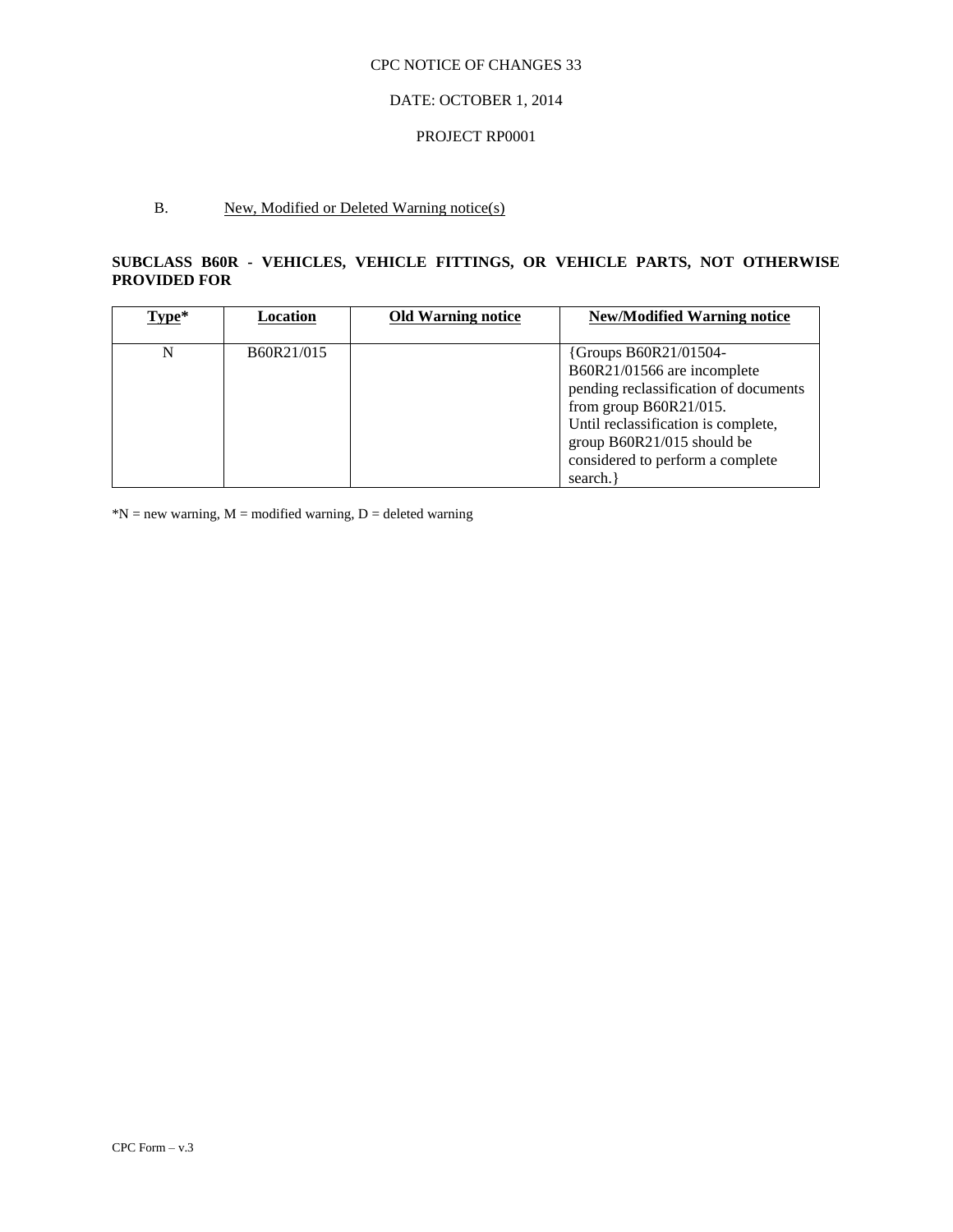DATE: OCTOBER 1, 2014

PROJECT RP0001

2. Definitions

# **B60R21/015**

**Including means for detecting the presence or position of passengers, passenger seats or child seats, {and the related safety parameters therefor, e.g. speed or timing of airbag inflation in relation to occupant position or seat belt use}** 

## **Definition statement**

## *This group/subgroup/subclass covers:*

Systems or methods for triggering safety devices whereby the presence, the position or size of a passenger or a child seat is being detected AND this information is used to adapt the control of the safety devices.

Examples:

- inhibiting the actuation of safety devices in case of empty seats (no passenger present), the presence of child seats, etc.

- the out of position (OOP) of a passenger: when a passenger is not in its normal sitting position (e.g. leaning forward or aside), an actuated safety device (airbag, safety belt tensioner) may hurt or injure the passenger, therefore the actuation of the safety device has to be adapted by means of reducing the speed or pressure of the actuation device, or in severe cases inhibit the actuation.

- passenger classification systems which distinguish between child and adult, small and large adult or similar criteria.

# **Relationship between large subject matter areas**

Where the detecting means are part of the vehicle seat,  $\frac{B60N2}{00}$  which provides for seats specially adapted for vehicles, should be considered.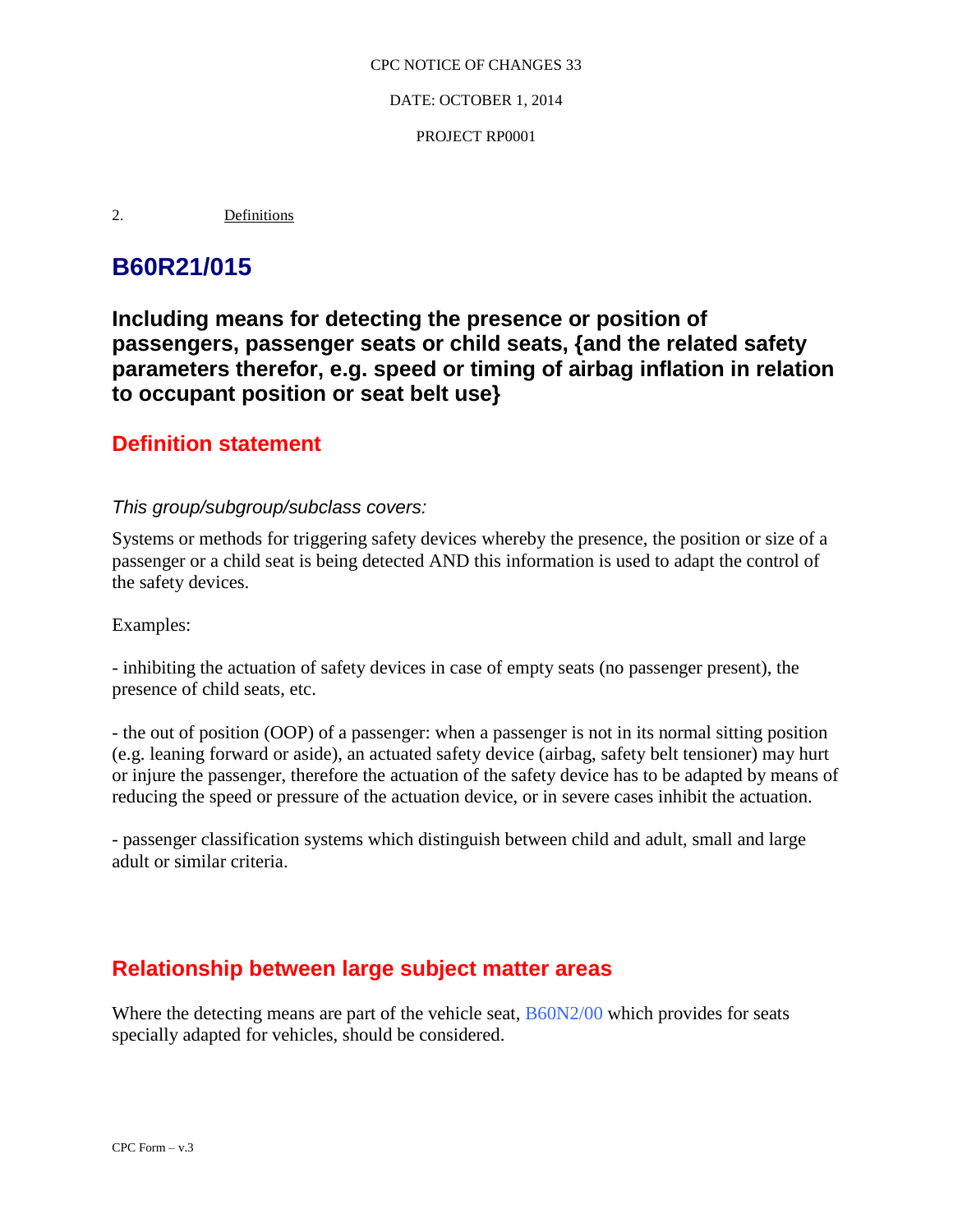#### DATE: OCTOBER 1, 2014

#### PROJECT RP0001

# **Informative references**

*Attention is drawn to the following places, which may be of interest for search:*

| Vehicle seats                               | <b>B60N2/00</b> |
|---------------------------------------------|-----------------|
| Vehicle seats or children seats in vehicles | <b>B60N2/28</b> |
| Vehicle seat heating systems                | B60N2/56        |
| Force or pressure sensors per se            | G01L            |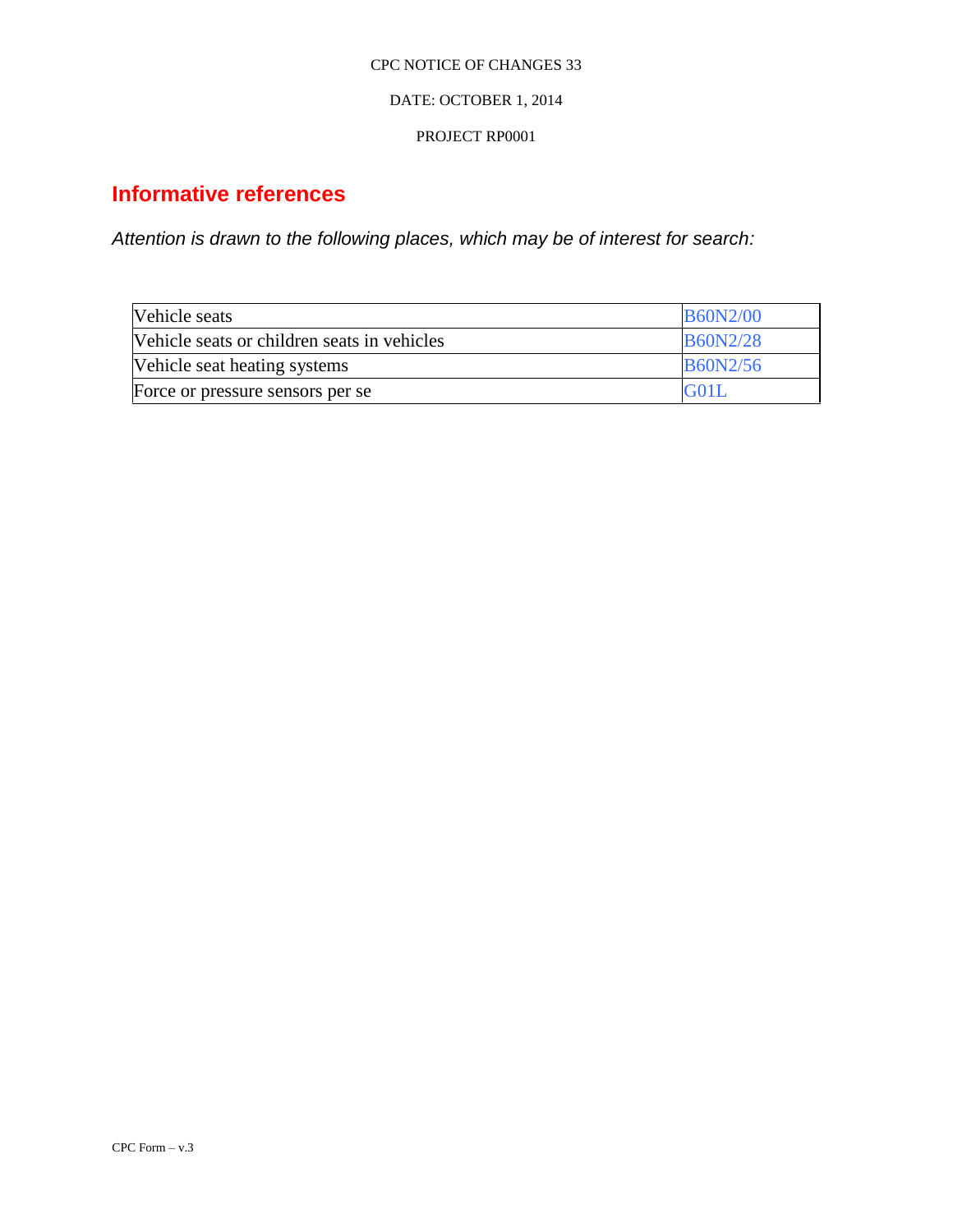DATE: OCTOBER 1, 2014

PROJECT RP0001

# **B60R21/01558**

# **{monitoring crash strength}**

## **Informative references**

*Attention is drawn to the following places, which may be of interest for search:*

| Crash strength monitoring combined with passenger detection |  | B60R21/0136 |
|-------------------------------------------------------------|--|-------------|
|                                                             |  |             |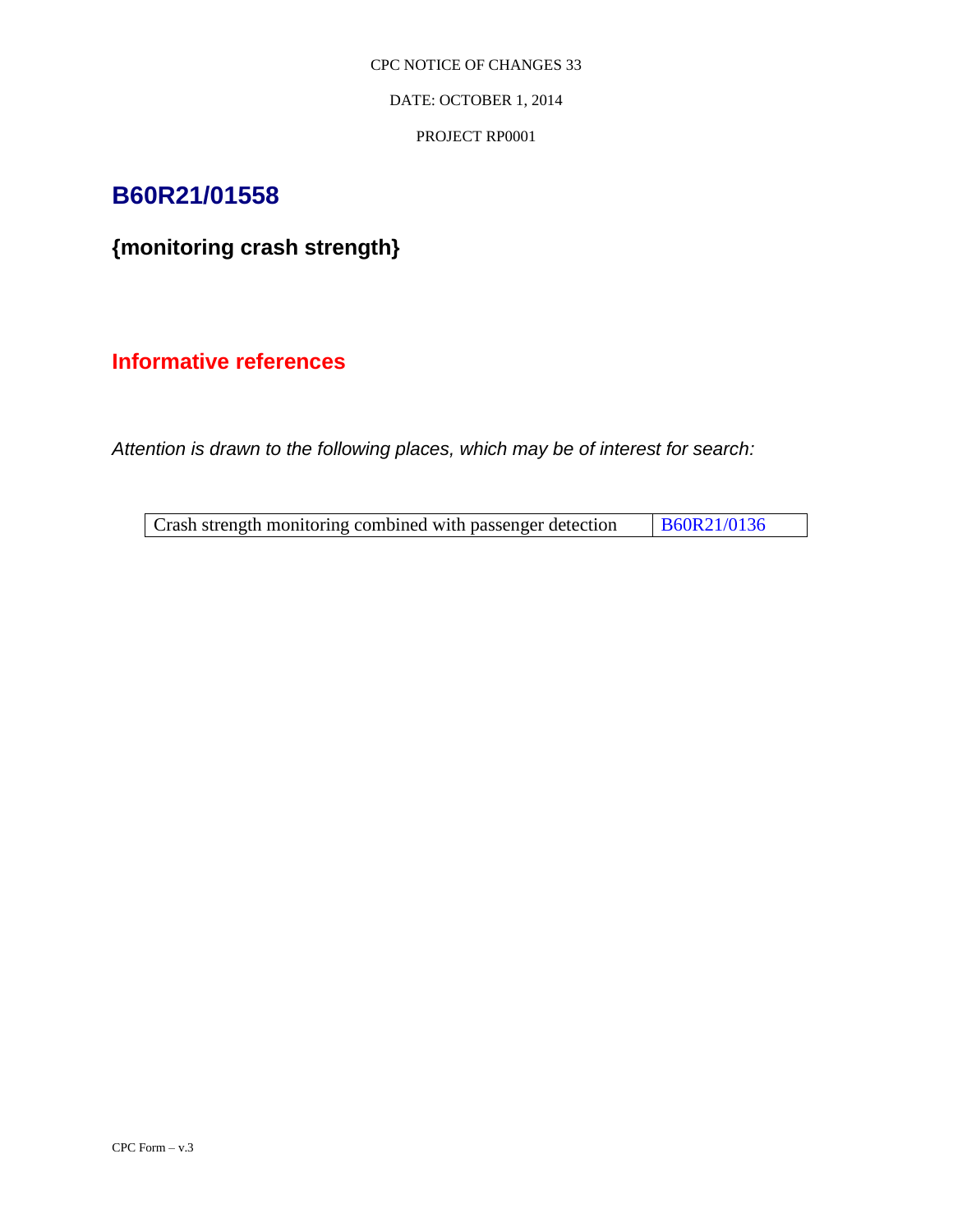#### DATE: OCTOBER 1, 2014

## PROJECT RP0001

| $Type*$     | <b>From CPC Symbol (existing)</b> | To CPC Symbol (new)       |
|-------------|-----------------------------------|---------------------------|
|             |                                   |                           |
| $\mathbf C$ | B60R21/015                        | B60R21/015 - B60R21/01566 |
|             | B60R2021/01504                    | B60R21/01504              |
|             | B60R 2021/01508                   | B60R21/01508              |
|             | B60R 2021/01512                   | B60R21/01512              |
|             | B60R 2021/01516                   | B60R21/01516              |
|             | B <sub>60</sub> R 2021/0152       | B60R21/01528              |
|             | B60R 2021/01525                   | B60R21/0153)              |
|             | B60R 2021/01529                   | B60R21/01532              |
|             | B60R 2021/01533                   | B60R21/01534              |
|             | B60R 2021/01537                   | B60R21/01536              |
|             | B60R 2021/01541                   | B60R21/01538              |
|             | B60R 2021/01545                   | B60R21/01542              |
|             | B60R 2021/0155                    | B60R21/01544              |
|             | B60R 2021/01554                   | B60R21/01546              |
|             | B60R 2021/01558                   | B60R21/01548              |
|             | B60R 2021/01562                   | B60R21/0155               |
|             | B60R 2021/01566                   | B60R21/01552              |
|             | B60R 2021/0157                    | B60R21/01554              |
|             | B60R 2021/01575                   | B60R21/01556              |
|             | B60R 2021/01579                   | B60R21/01558              |
|             | B60R 2021/01583                   | B60R21/0156               |
|             | B60R 2021/01587                   | B60R21/01562              |
|             | B60R 2021/01591                   | B60R21/01564              |
|             | B60R 2021/01595                   | B60R21/01566              |

## 3. REVISION CONCORDANCE LIST (RCL)

 $*C$  = entries with modified file scope (reclassification involved); D = deleted entries,

NOTE: Frozen (F) symbols are not included in the RCL table above.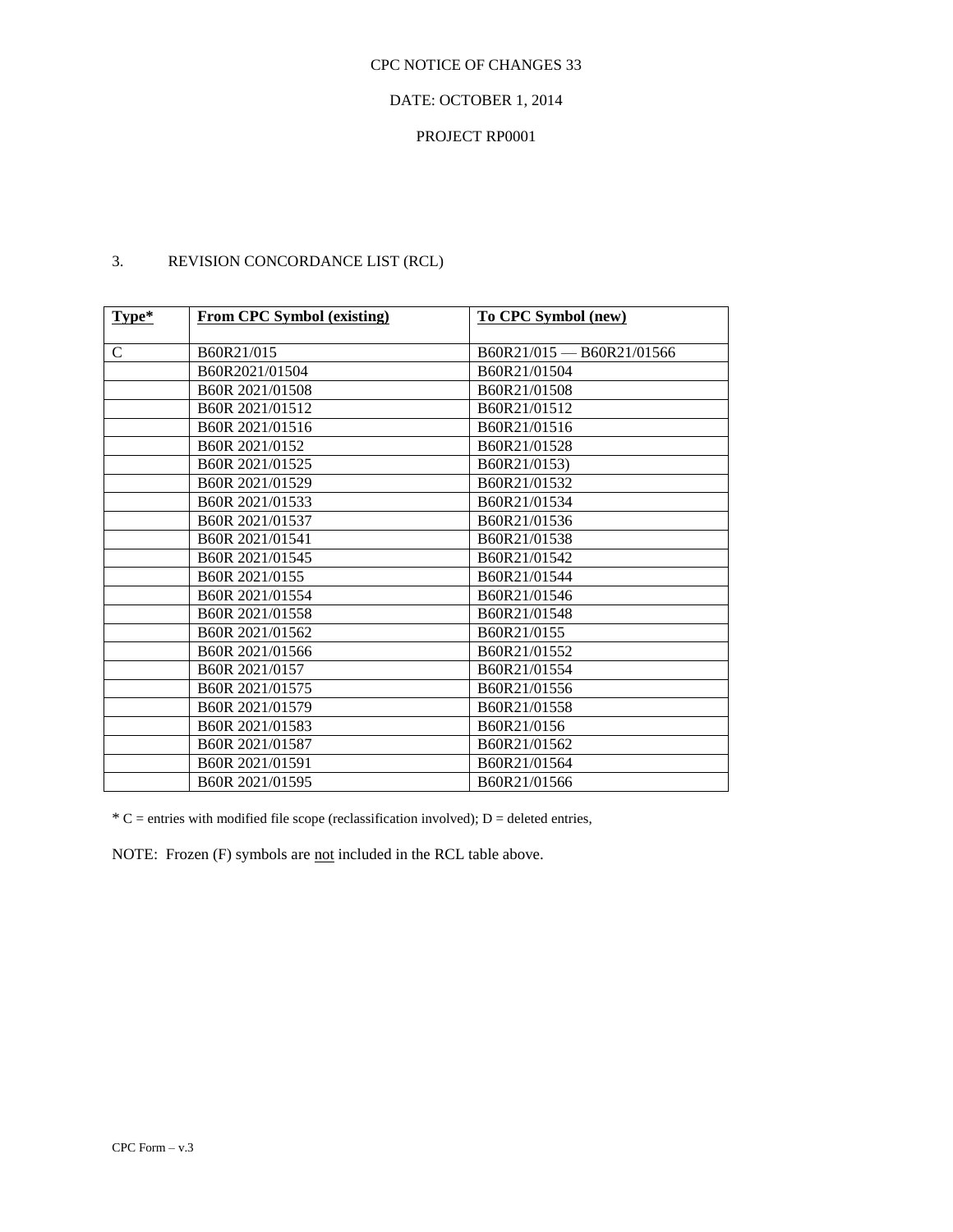## DATE: OCTOBER 1, 2014

#### PROJECT RP0001

## 4. CHANGES TO THE CPC-TO-IPC CONCORDANCE LIST (CICL)

| B60R21/01504<br>B60R21/015<br>Add new entry<br>B60R21/01508<br>B60R21/015<br>Add new entry<br>B60R21/01512<br>B60R21/015<br>Add new entry<br>B60R21/01516<br>B60R21/015<br>Add new entry<br>B60R21/0152<br>B60R21/015<br>Add new entry<br>B60R21/015<br>B60R21/01522<br>Add new entry<br>Add new entry<br>B60R21/01524<br>B60R21/015<br>B60R21/01526<br>B60R21/015<br>Add new entry<br>B60R21/01528<br>B60R21/015<br>Add new entry<br>B60R21/0153<br>B60R21/015<br>Add new entry<br>B60R21/01532<br>B60R21/015<br>Add new entry<br>Add new entry<br>B60R21/01534<br>B60R21/015<br>B60R21/01536<br>B60R21/015<br>Add new entry<br>Add new entry<br>B60R21/01538<br>B60R21/015<br>B60R21/0154<br>B60R21/015<br>Add new entry<br>B60R21/01542<br>B60R21/015<br>Add new entry<br>B60R21/01544<br>B60R21/015<br>Add new entry<br>B60R21/01546<br>B60R21/015<br>Add new entry<br>Add new entry<br>B60R21/01548<br>B60R21/015<br>B60R21/0155<br>B60R21/015<br>Add new entry<br>Add new entry<br>B60R21/01552<br>B60R21/015<br>B60R21/01554<br>B60R21/015<br>Add new entry<br>B60R21/01556<br>B60R21/015<br>Add new entry<br>B60R21/01558<br>B60R21/015<br>Add new entry<br>B60R21/0156<br>B60R21/015<br>Add new entry<br>B60R21/01562<br>B60R21/015<br>Add new entry<br>B60R21/01564<br>B60R21/015<br>Add new entry<br>Add new entry<br>B60R21/01566<br>B60R21/015<br>Delete CPC/IPC<br>B60R2021/01504<br>Delete CPC/IPC<br>B60R 2021/01508<br>B60R 2021/01512<br>Delete CPC/IPC<br>B60R 2021/01516<br>Delete CPC/IPC<br>B60R 2021/0152<br>Delete CPC/IPC<br>B60R 2021/01525<br>Delete CPC/IPC<br>B60R 2021/01529<br>Delete CPC/IPC<br>B60R 2021/01533<br>Delete CPC/IPC<br>B60R 2021/01537<br>Delete CPC/IPC<br>B60R 2021/01541<br>Delete CPC/IPC<br>B60R 2021/01545<br>Delete CPC/IPC<br>B60R 2021/0155<br>Delete CPC/IPC<br>B60R 2021/01554<br>Delete CPC/IPC<br>B60R 2021/01558<br>Delete CPC/IPC | CPC              | $IPC$ | Action* |
|------------------------------------------------------------------------------------------------------------------------------------------------------------------------------------------------------------------------------------------------------------------------------------------------------------------------------------------------------------------------------------------------------------------------------------------------------------------------------------------------------------------------------------------------------------------------------------------------------------------------------------------------------------------------------------------------------------------------------------------------------------------------------------------------------------------------------------------------------------------------------------------------------------------------------------------------------------------------------------------------------------------------------------------------------------------------------------------------------------------------------------------------------------------------------------------------------------------------------------------------------------------------------------------------------------------------------------------------------------------------------------------------------------------------------------------------------------------------------------------------------------------------------------------------------------------------------------------------------------------------------------------------------------------------------------------------------------------------------------------------------------------------------------------------------------------------------------------------------------------------------------------------|------------------|-------|---------|
|                                                                                                                                                                                                                                                                                                                                                                                                                                                                                                                                                                                                                                                                                                                                                                                                                                                                                                                                                                                                                                                                                                                                                                                                                                                                                                                                                                                                                                                                                                                                                                                                                                                                                                                                                                                                                                                                                                |                  |       |         |
|                                                                                                                                                                                                                                                                                                                                                                                                                                                                                                                                                                                                                                                                                                                                                                                                                                                                                                                                                                                                                                                                                                                                                                                                                                                                                                                                                                                                                                                                                                                                                                                                                                                                                                                                                                                                                                                                                                |                  |       |         |
|                                                                                                                                                                                                                                                                                                                                                                                                                                                                                                                                                                                                                                                                                                                                                                                                                                                                                                                                                                                                                                                                                                                                                                                                                                                                                                                                                                                                                                                                                                                                                                                                                                                                                                                                                                                                                                                                                                |                  |       |         |
|                                                                                                                                                                                                                                                                                                                                                                                                                                                                                                                                                                                                                                                                                                                                                                                                                                                                                                                                                                                                                                                                                                                                                                                                                                                                                                                                                                                                                                                                                                                                                                                                                                                                                                                                                                                                                                                                                                |                  |       |         |
|                                                                                                                                                                                                                                                                                                                                                                                                                                                                                                                                                                                                                                                                                                                                                                                                                                                                                                                                                                                                                                                                                                                                                                                                                                                                                                                                                                                                                                                                                                                                                                                                                                                                                                                                                                                                                                                                                                |                  |       |         |
|                                                                                                                                                                                                                                                                                                                                                                                                                                                                                                                                                                                                                                                                                                                                                                                                                                                                                                                                                                                                                                                                                                                                                                                                                                                                                                                                                                                                                                                                                                                                                                                                                                                                                                                                                                                                                                                                                                |                  |       |         |
|                                                                                                                                                                                                                                                                                                                                                                                                                                                                                                                                                                                                                                                                                                                                                                                                                                                                                                                                                                                                                                                                                                                                                                                                                                                                                                                                                                                                                                                                                                                                                                                                                                                                                                                                                                                                                                                                                                |                  |       |         |
|                                                                                                                                                                                                                                                                                                                                                                                                                                                                                                                                                                                                                                                                                                                                                                                                                                                                                                                                                                                                                                                                                                                                                                                                                                                                                                                                                                                                                                                                                                                                                                                                                                                                                                                                                                                                                                                                                                |                  |       |         |
|                                                                                                                                                                                                                                                                                                                                                                                                                                                                                                                                                                                                                                                                                                                                                                                                                                                                                                                                                                                                                                                                                                                                                                                                                                                                                                                                                                                                                                                                                                                                                                                                                                                                                                                                                                                                                                                                                                |                  |       |         |
|                                                                                                                                                                                                                                                                                                                                                                                                                                                                                                                                                                                                                                                                                                                                                                                                                                                                                                                                                                                                                                                                                                                                                                                                                                                                                                                                                                                                                                                                                                                                                                                                                                                                                                                                                                                                                                                                                                |                  |       |         |
|                                                                                                                                                                                                                                                                                                                                                                                                                                                                                                                                                                                                                                                                                                                                                                                                                                                                                                                                                                                                                                                                                                                                                                                                                                                                                                                                                                                                                                                                                                                                                                                                                                                                                                                                                                                                                                                                                                |                  |       |         |
|                                                                                                                                                                                                                                                                                                                                                                                                                                                                                                                                                                                                                                                                                                                                                                                                                                                                                                                                                                                                                                                                                                                                                                                                                                                                                                                                                                                                                                                                                                                                                                                                                                                                                                                                                                                                                                                                                                |                  |       |         |
|                                                                                                                                                                                                                                                                                                                                                                                                                                                                                                                                                                                                                                                                                                                                                                                                                                                                                                                                                                                                                                                                                                                                                                                                                                                                                                                                                                                                                                                                                                                                                                                                                                                                                                                                                                                                                                                                                                |                  |       |         |
|                                                                                                                                                                                                                                                                                                                                                                                                                                                                                                                                                                                                                                                                                                                                                                                                                                                                                                                                                                                                                                                                                                                                                                                                                                                                                                                                                                                                                                                                                                                                                                                                                                                                                                                                                                                                                                                                                                |                  |       |         |
|                                                                                                                                                                                                                                                                                                                                                                                                                                                                                                                                                                                                                                                                                                                                                                                                                                                                                                                                                                                                                                                                                                                                                                                                                                                                                                                                                                                                                                                                                                                                                                                                                                                                                                                                                                                                                                                                                                |                  |       |         |
|                                                                                                                                                                                                                                                                                                                                                                                                                                                                                                                                                                                                                                                                                                                                                                                                                                                                                                                                                                                                                                                                                                                                                                                                                                                                                                                                                                                                                                                                                                                                                                                                                                                                                                                                                                                                                                                                                                |                  |       |         |
|                                                                                                                                                                                                                                                                                                                                                                                                                                                                                                                                                                                                                                                                                                                                                                                                                                                                                                                                                                                                                                                                                                                                                                                                                                                                                                                                                                                                                                                                                                                                                                                                                                                                                                                                                                                                                                                                                                |                  |       |         |
|                                                                                                                                                                                                                                                                                                                                                                                                                                                                                                                                                                                                                                                                                                                                                                                                                                                                                                                                                                                                                                                                                                                                                                                                                                                                                                                                                                                                                                                                                                                                                                                                                                                                                                                                                                                                                                                                                                |                  |       |         |
|                                                                                                                                                                                                                                                                                                                                                                                                                                                                                                                                                                                                                                                                                                                                                                                                                                                                                                                                                                                                                                                                                                                                                                                                                                                                                                                                                                                                                                                                                                                                                                                                                                                                                                                                                                                                                                                                                                |                  |       |         |
|                                                                                                                                                                                                                                                                                                                                                                                                                                                                                                                                                                                                                                                                                                                                                                                                                                                                                                                                                                                                                                                                                                                                                                                                                                                                                                                                                                                                                                                                                                                                                                                                                                                                                                                                                                                                                                                                                                |                  |       |         |
|                                                                                                                                                                                                                                                                                                                                                                                                                                                                                                                                                                                                                                                                                                                                                                                                                                                                                                                                                                                                                                                                                                                                                                                                                                                                                                                                                                                                                                                                                                                                                                                                                                                                                                                                                                                                                                                                                                |                  |       |         |
|                                                                                                                                                                                                                                                                                                                                                                                                                                                                                                                                                                                                                                                                                                                                                                                                                                                                                                                                                                                                                                                                                                                                                                                                                                                                                                                                                                                                                                                                                                                                                                                                                                                                                                                                                                                                                                                                                                |                  |       |         |
|                                                                                                                                                                                                                                                                                                                                                                                                                                                                                                                                                                                                                                                                                                                                                                                                                                                                                                                                                                                                                                                                                                                                                                                                                                                                                                                                                                                                                                                                                                                                                                                                                                                                                                                                                                                                                                                                                                |                  |       |         |
|                                                                                                                                                                                                                                                                                                                                                                                                                                                                                                                                                                                                                                                                                                                                                                                                                                                                                                                                                                                                                                                                                                                                                                                                                                                                                                                                                                                                                                                                                                                                                                                                                                                                                                                                                                                                                                                                                                |                  |       |         |
|                                                                                                                                                                                                                                                                                                                                                                                                                                                                                                                                                                                                                                                                                                                                                                                                                                                                                                                                                                                                                                                                                                                                                                                                                                                                                                                                                                                                                                                                                                                                                                                                                                                                                                                                                                                                                                                                                                |                  |       |         |
|                                                                                                                                                                                                                                                                                                                                                                                                                                                                                                                                                                                                                                                                                                                                                                                                                                                                                                                                                                                                                                                                                                                                                                                                                                                                                                                                                                                                                                                                                                                                                                                                                                                                                                                                                                                                                                                                                                |                  |       |         |
|                                                                                                                                                                                                                                                                                                                                                                                                                                                                                                                                                                                                                                                                                                                                                                                                                                                                                                                                                                                                                                                                                                                                                                                                                                                                                                                                                                                                                                                                                                                                                                                                                                                                                                                                                                                                                                                                                                |                  |       |         |
|                                                                                                                                                                                                                                                                                                                                                                                                                                                                                                                                                                                                                                                                                                                                                                                                                                                                                                                                                                                                                                                                                                                                                                                                                                                                                                                                                                                                                                                                                                                                                                                                                                                                                                                                                                                                                                                                                                |                  |       |         |
|                                                                                                                                                                                                                                                                                                                                                                                                                                                                                                                                                                                                                                                                                                                                                                                                                                                                                                                                                                                                                                                                                                                                                                                                                                                                                                                                                                                                                                                                                                                                                                                                                                                                                                                                                                                                                                                                                                |                  |       |         |
|                                                                                                                                                                                                                                                                                                                                                                                                                                                                                                                                                                                                                                                                                                                                                                                                                                                                                                                                                                                                                                                                                                                                                                                                                                                                                                                                                                                                                                                                                                                                                                                                                                                                                                                                                                                                                                                                                                |                  |       |         |
|                                                                                                                                                                                                                                                                                                                                                                                                                                                                                                                                                                                                                                                                                                                                                                                                                                                                                                                                                                                                                                                                                                                                                                                                                                                                                                                                                                                                                                                                                                                                                                                                                                                                                                                                                                                                                                                                                                |                  |       |         |
|                                                                                                                                                                                                                                                                                                                                                                                                                                                                                                                                                                                                                                                                                                                                                                                                                                                                                                                                                                                                                                                                                                                                                                                                                                                                                                                                                                                                                                                                                                                                                                                                                                                                                                                                                                                                                                                                                                |                  |       |         |
|                                                                                                                                                                                                                                                                                                                                                                                                                                                                                                                                                                                                                                                                                                                                                                                                                                                                                                                                                                                                                                                                                                                                                                                                                                                                                                                                                                                                                                                                                                                                                                                                                                                                                                                                                                                                                                                                                                |                  |       |         |
|                                                                                                                                                                                                                                                                                                                                                                                                                                                                                                                                                                                                                                                                                                                                                                                                                                                                                                                                                                                                                                                                                                                                                                                                                                                                                                                                                                                                                                                                                                                                                                                                                                                                                                                                                                                                                                                                                                |                  |       |         |
|                                                                                                                                                                                                                                                                                                                                                                                                                                                                                                                                                                                                                                                                                                                                                                                                                                                                                                                                                                                                                                                                                                                                                                                                                                                                                                                                                                                                                                                                                                                                                                                                                                                                                                                                                                                                                                                                                                |                  |       |         |
|                                                                                                                                                                                                                                                                                                                                                                                                                                                                                                                                                                                                                                                                                                                                                                                                                                                                                                                                                                                                                                                                                                                                                                                                                                                                                                                                                                                                                                                                                                                                                                                                                                                                                                                                                                                                                                                                                                |                  |       |         |
|                                                                                                                                                                                                                                                                                                                                                                                                                                                                                                                                                                                                                                                                                                                                                                                                                                                                                                                                                                                                                                                                                                                                                                                                                                                                                                                                                                                                                                                                                                                                                                                                                                                                                                                                                                                                                                                                                                |                  |       |         |
|                                                                                                                                                                                                                                                                                                                                                                                                                                                                                                                                                                                                                                                                                                                                                                                                                                                                                                                                                                                                                                                                                                                                                                                                                                                                                                                                                                                                                                                                                                                                                                                                                                                                                                                                                                                                                                                                                                |                  |       |         |
|                                                                                                                                                                                                                                                                                                                                                                                                                                                                                                                                                                                                                                                                                                                                                                                                                                                                                                                                                                                                                                                                                                                                                                                                                                                                                                                                                                                                                                                                                                                                                                                                                                                                                                                                                                                                                                                                                                |                  |       |         |
|                                                                                                                                                                                                                                                                                                                                                                                                                                                                                                                                                                                                                                                                                                                                                                                                                                                                                                                                                                                                                                                                                                                                                                                                                                                                                                                                                                                                                                                                                                                                                                                                                                                                                                                                                                                                                                                                                                |                  |       |         |
|                                                                                                                                                                                                                                                                                                                                                                                                                                                                                                                                                                                                                                                                                                                                                                                                                                                                                                                                                                                                                                                                                                                                                                                                                                                                                                                                                                                                                                                                                                                                                                                                                                                                                                                                                                                                                                                                                                |                  |       |         |
|                                                                                                                                                                                                                                                                                                                                                                                                                                                                                                                                                                                                                                                                                                                                                                                                                                                                                                                                                                                                                                                                                                                                                                                                                                                                                                                                                                                                                                                                                                                                                                                                                                                                                                                                                                                                                                                                                                | $CPC Form - v.3$ |       |         |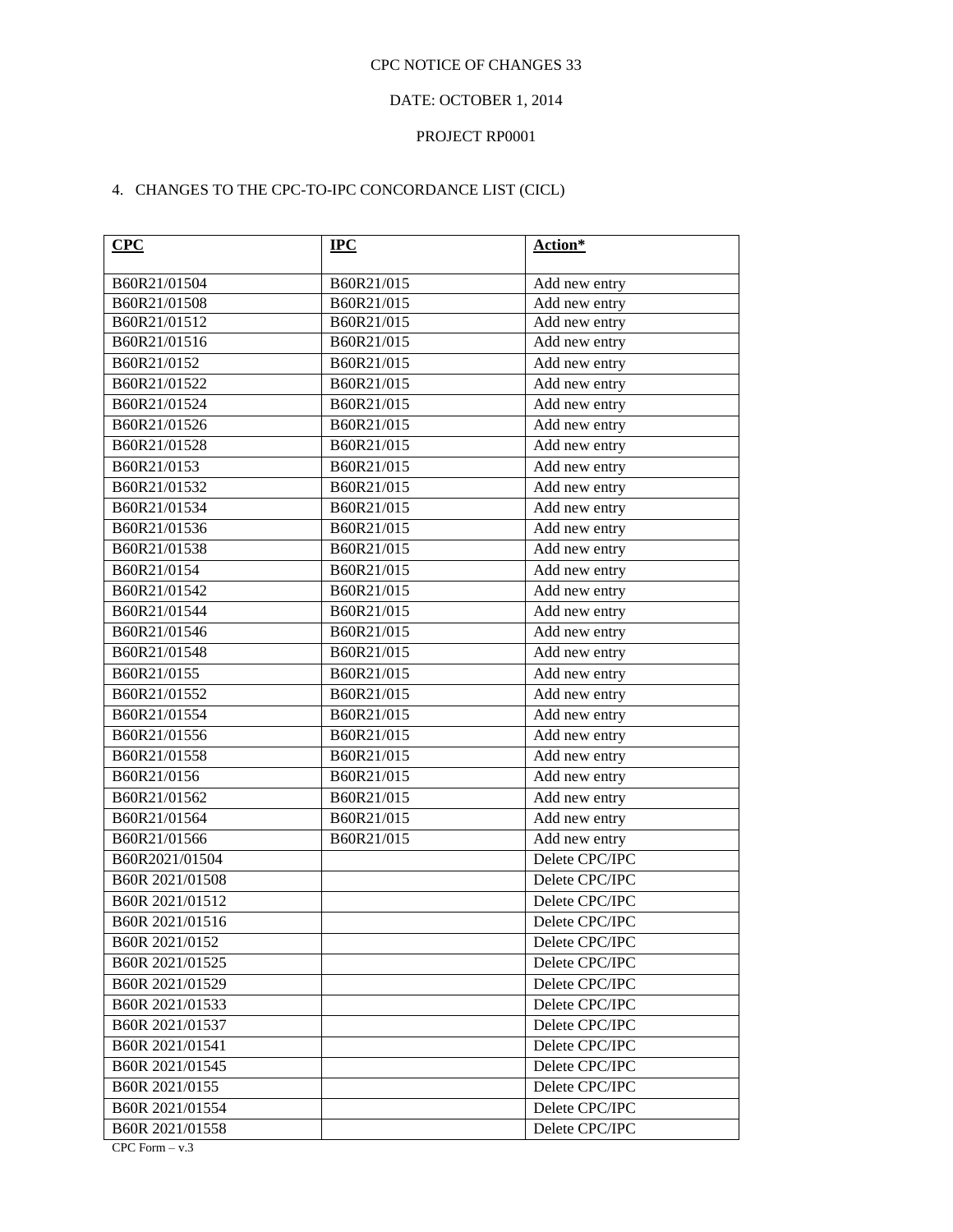## DATE: OCTOBER 1, 2014

### PROJECT RP0001

| CPC                          | $IPC$ | Action*        |
|------------------------------|-------|----------------|
|                              |       |                |
| B <sub>60</sub> R 2021/01562 |       | Delete CPC/IPC |
| B60R 2021/01566              |       | Delete CPC/IPC |
| B60R 2021/0157               |       | Delete CPC/IPC |
| B60R 2021/01575              |       | Delete CPC/IPC |
| B60R 2021/01579              |       | Delete CPC/IPC |
| B60R 2021/01583              |       | Delete CPC/IPC |
| B60R 2021/01587              |       | Delete CPC/IPC |
| B60R 2021/01591              |       | Delete CPC/IPC |
| B60R 2021/01595              |       | Delete CPC/IPC |